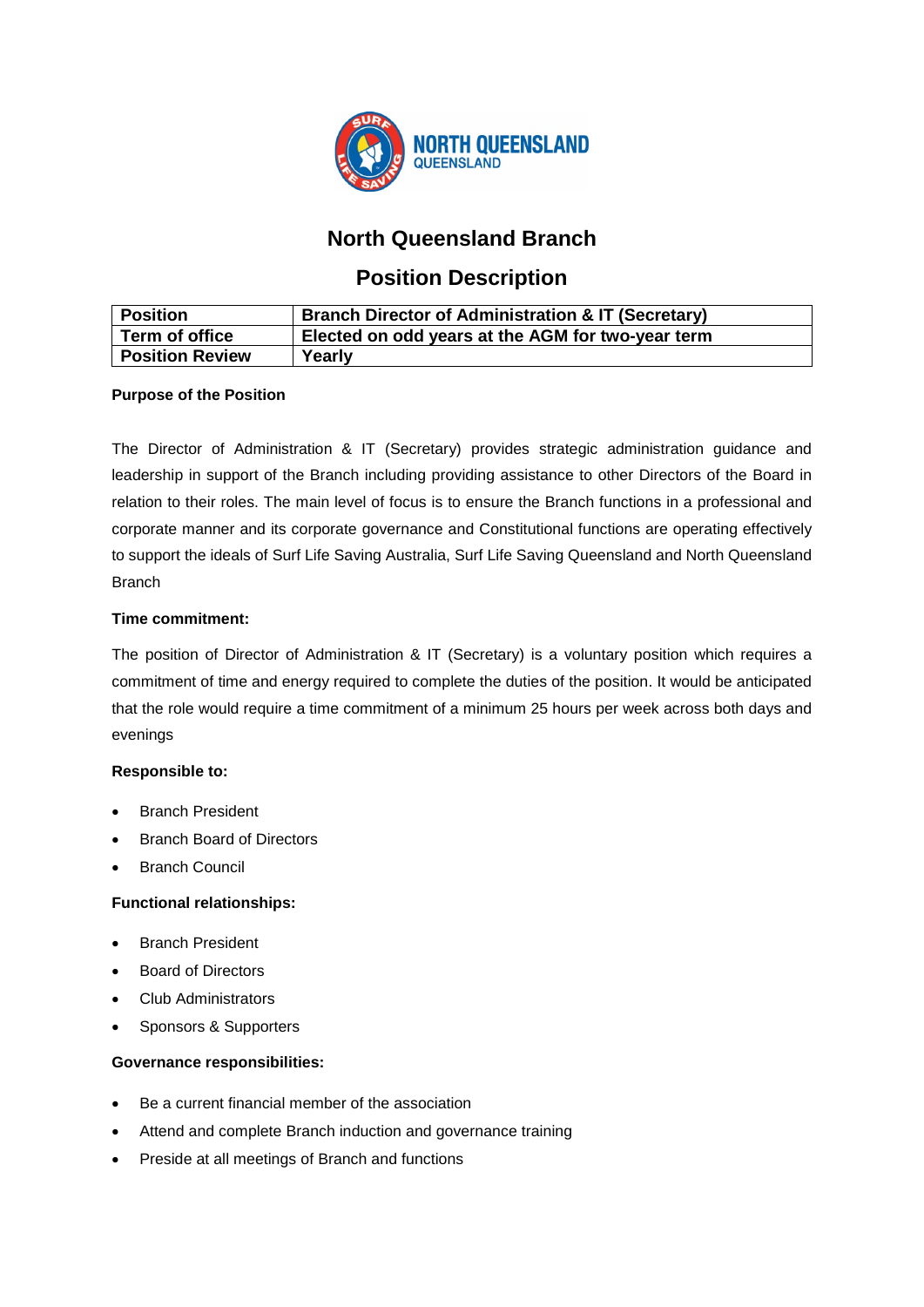- Have a casting vote at Branch general meetings as required
- Be responsible to lead through personal demonstration and compliance with, all policies, rules and by-laws of the Branch, SLSQ and SLSA, and to ensure that all Branch, Board and office bearers in carrying out their duties, act in accordance with the same
- Be an ex-officio member of all Committees/Boards formed under these policies, rules and by-laws
- Ensure that the Branch meets its endorsed charitable purpose
- Ensure Privacy Act 1988 principles and confidentiality are upheld at all times by all persons with access to Club and member records and correspondence
- Ensure the Branch at all time is governed in accordance with the SLSQ Governance Standards in order to meet the ACNC Regulations
- Be responsible for Branch financial management budgeting and planning, including business planning and succession
- Ensure all Branch activities are carried out within the laws of Queensland
- Produce the Branch Management and Strategic Plan and ongoing review and management of this plan
- Facilitate meetings, including committee, general and annual general meetings
- Ensure planning and budgeting is completed in accordance with the needs of the Branch and members wishes
- Ensure financial, social and structural viability of the Branch is established and maintained
- Ensure all rules and regulations of the Branch are upheld
- Not have been convicted on indictment or sentenced to a term of imprisonment for a summary offence required to be disclosed by the Criminal Law (Rehabilitation of Offenders) Act 1986;
- Not have been a bankrupt; or entered into a deed of arrangement; or made a composition which remains unpaid; in accordance with the Bankruptcy Act 1966 or corresponding law of another external territory;
- Be eligible to hold a clearance for working with children in accordance with the Working with Children (Risk Management and Screening) Act 2000;
- Have a working knowledge of the Youth Protection Policies
- Fulfil the role of Secretary as defined in the Associations Incorporations Act 1988
- Ensure that the Club meets its endorsed charitable purpose
- Perform the role of Public Officer carrying out all such duties in regard to the Office of Trading and the Australian Taxation Office
- Ensure Privacy Act 1988 principles and confidentiality are upheld at all times by all persons with access to Club and member records and correspondence
- Ensure the Club at all time is governed in accordance with the Associations Incorporations Act 1988 and the SLSQ Governance Standards in order to meet the ACNC Regulations 2013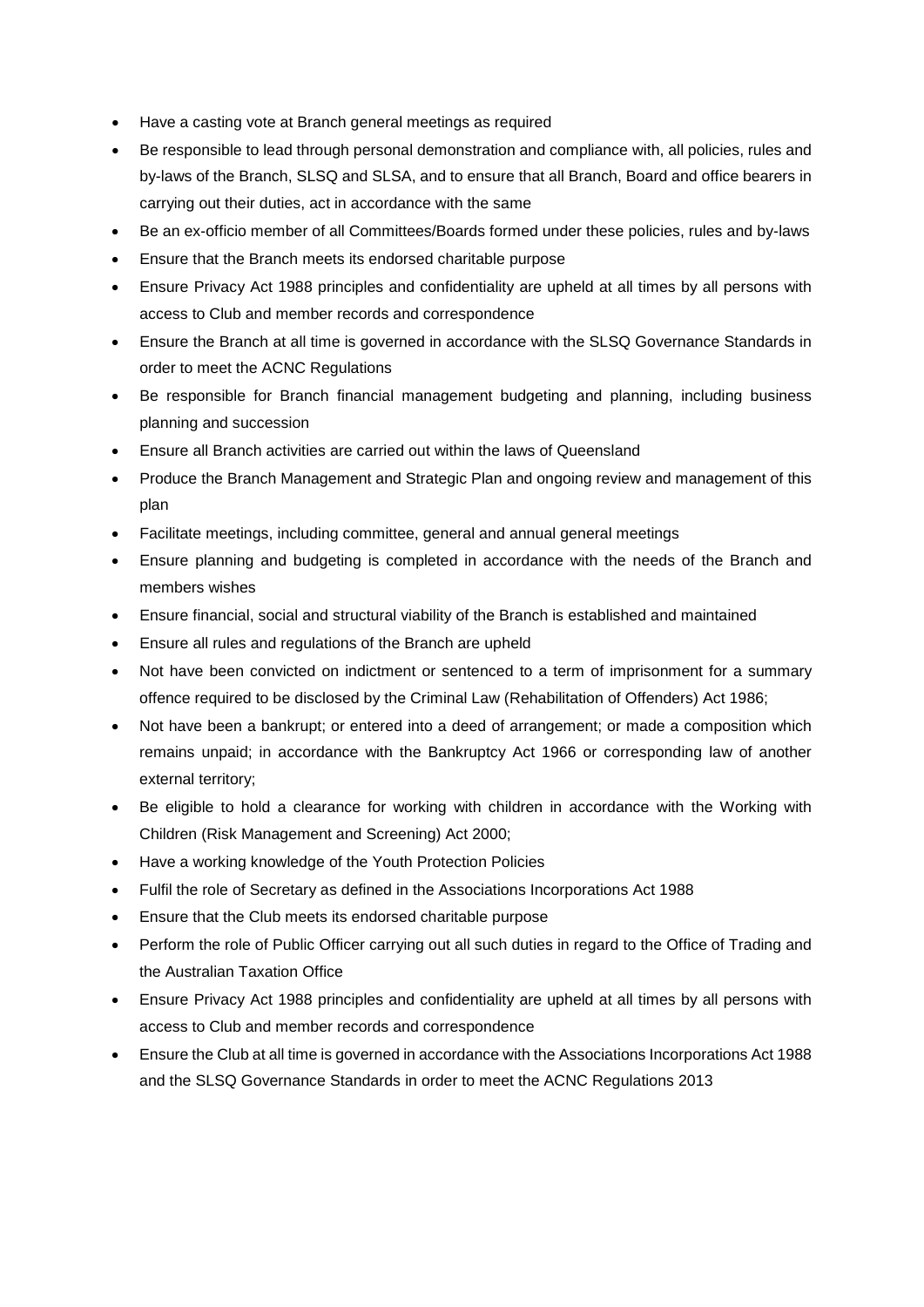#### **General Responsibilities and duties:**

- Be a current member of the association
- Have a strong commitment to the ideals of surf lifesaving
- To be a holder of a current "Blue Card" or "Exemption Notice" issued by Blue Card Services
- Have a complete understanding of the Codes of Conduct
- Have knowledge of the statutory requirements of surf lifesaving and contemporary issues affecting the organisation.
- To not be disqualified from managing a corporation, within the meaning of the Corporations Act 2001 (Cth)
- To not be disqualified by the Australian Charities and Not-for-profits Commissioner at any time during the previous year from being a 'responsible person' of a registered charity
- Ensure the responsibilities of Registrar, as defined in the Club constitution and By-Laws, are fulfilled including utilisation of SurfGuard membership database
- Bank account signatory and approver
- Chair sub-committees e.g. Membership Committee (where applicable)
- •
- Chair Board of Administration & IT sub-committee
- Take minutes of meetings and maintain a copy for records this is done by our Regional Administration Officer
- Ensure circulation of minutes to the Council, Board or committee members within 7 working days to the next meeting this is done by our Regional Administration Officer
- •
- Collect and collate reports from office bearers this is done by our Regional Administration Officer
- •
- Call for and receive nominations for committees and other positions for the Branch Annual General Meeting – this is done by our Regional Administration Officer
- Receive, record, read, reply and file correspondence promptly
- Provide a copy of all correspondence in and out to the monthly meetings
- Complete all Association (Branch) returns as required by the Office of Fair Trading
- Collate and arrange printing of the annual report
- Maintain data entry SurfGuard and ensure records are current
- Overall responsibility for all documents, records and books belonging to the Branch including the preparation of agendas and the production of minutes for all Council and Board Meetings this is done by our Regional Administration Officer

•

• Maintain files, including (but not limited to) legal documents, constitutions, leases and titles this is done by our Regional Administration Officer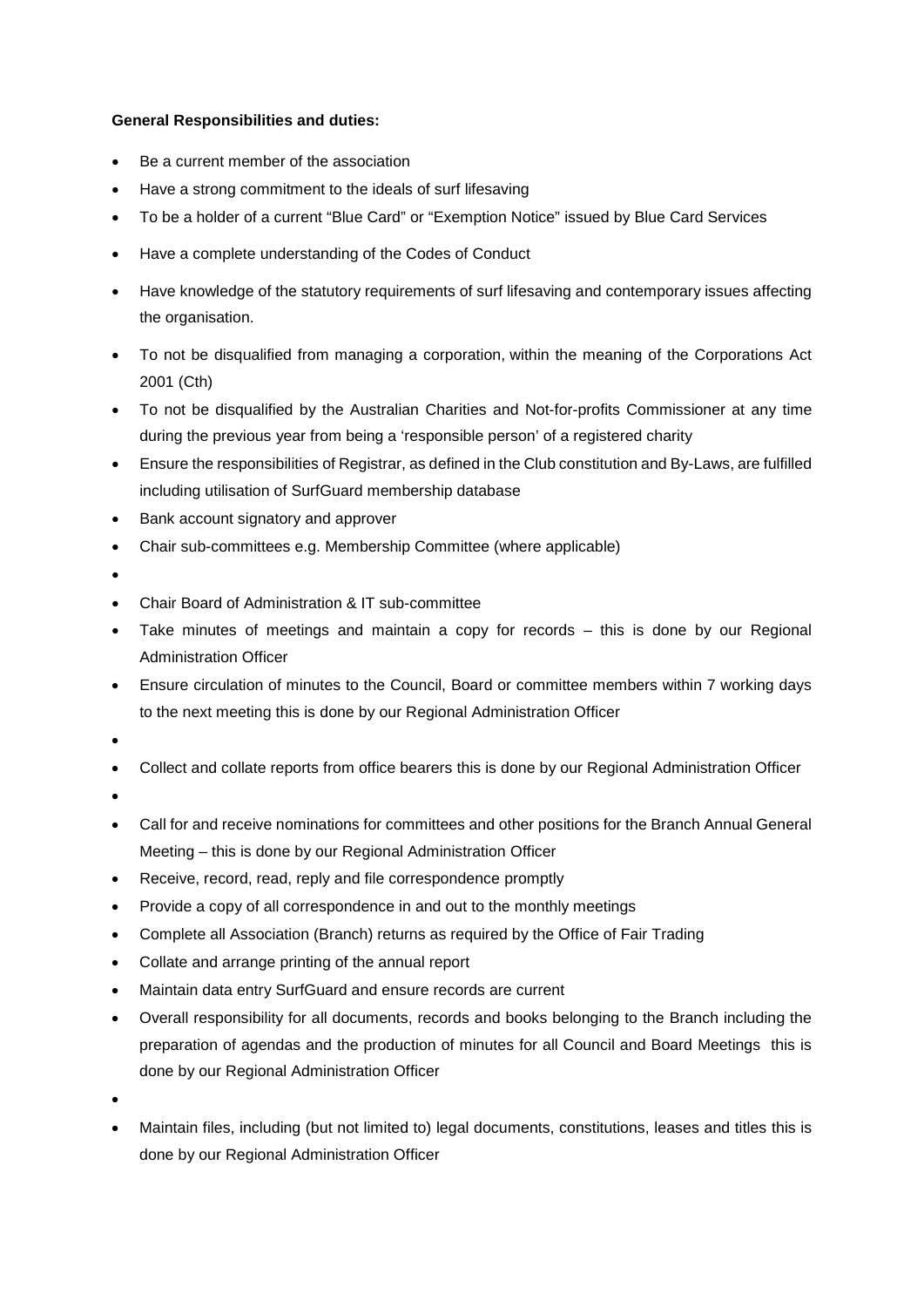- Perform the general routine administration of the Branch
- Ensure achievement of relevant sections of the Branch management plan
- Support the Branch Directors in adhering to the Strategic Plan of the NQB
- Ensure the Strategic Plan is used as a working document for all Branch meetings
- Support the updating and compliance of the NQB to the Constitution and with a thorough working knowledge of the constitution ensure all branch business is conducted within the framework of the **Constitution**
- Ensure the Branch By-Laws are kept up to date and reviewed regularly
- Develop and Prepare the nomination forms for Directors and Office Bearers prior to the AGM in partnership with the Regional Office Administrator
- Facilitate Regular meetings of Club Administrators to ensure there are adequate Professional Development opportunities and upskilling workshops for them to be able to deliver effective compliance for their clubs
- Help ensure club administrators are fully aware of their club governance and compliance obligations in partnership with the Regional Administration Officer and the Regional Manager
- Good understanding of Branch and Club culture and lifesaving operations
- Ability to organise and delegate tasks
- Proficient computer skills and administration
- Aware of Work Health & Safety policy
- Have a working knowledge of the Youth Protection Policies

#### **Prerequisites:**

- Be a current member of the association
- Have a strong commitment to the ideals of surf lifesaving
- To be a holder of a current "Blue Card" or "Exemption Notice" issued by Blue Card Services
- Have a complete understanding of the Codes of Conduct
- Have knowledge of the statutory requirements of surf lifesaving and contemporary issues affecting the organisation.
- To not be disqualified from managing a corporation, within the meaning of the Corporations Act 2001 (Cth)
- To not be disqualified by the Australian Charities and Not-for-profits Commissioner at any time during the previous year from being a 'responsible person' of a registered charity

#### **Knowledge and Skills Required**

- Strong communication and interpersonal skills
- Well informed of the organisation's activities
- Aware of future directions and plans of members